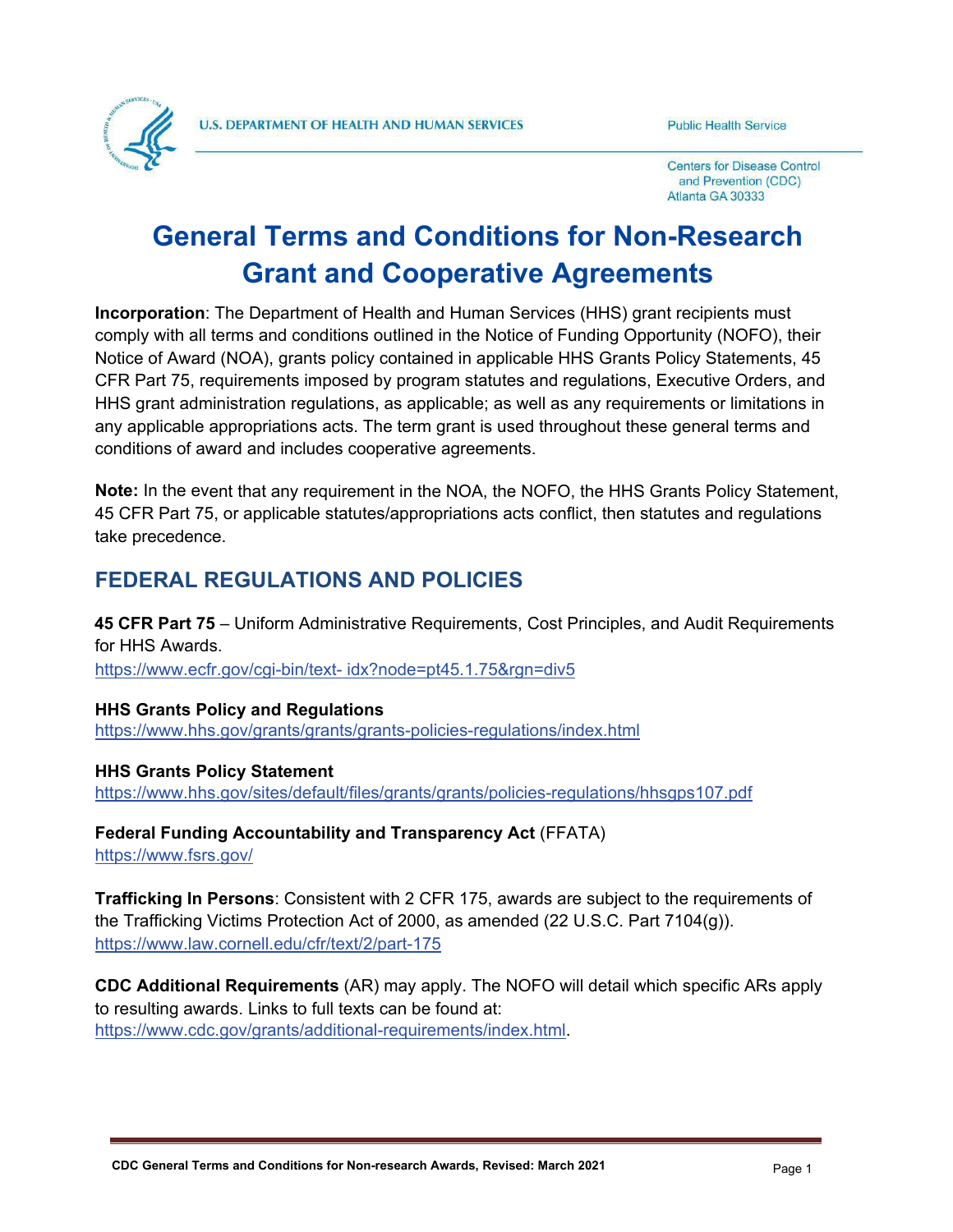## **FUNDING RESTRICTIONS AND LIMITATIONS**

**Cost Limitations as stated in Appropriations Acts.** Recipients must follow applicable fiscal year appropriations law in effect at the time of award. See AR-32 Appropriations Act, General Requirements: [https://www.cdc.gov/grants/additional-requirements/ar-32.html.](https://www.cdc.gov/grants/additional-requirements/ar-32.html)

**Though Recipients are required to comply with all applicable appropriations restrictions, please find below specific ones of note.** CDC notes that the cited section for each below provision may change annually.

A. Cap on Salaries (Division H, Title II, General Provisions, Sec. 202): None of the funds appropriated in this title shall be used to pay the salary of an individual, through a grant or other extramural mechanism, at a rate in excess of Executive Level II.

Note: The salary rate limitation does not restrict the salary that an organization may pay an individual working under an HHS contract or order; it merely limits the portion of that salary that may be paid with federal funds.

B. Gun Control Prohibition (Div. H, Title II, Sec. 210): None of the funds made available in this title may be used, in whole or in part, to advocate or promote gun control.

C. Lobbying Restrictions (Div. H, Title V, Sec. 503):

- 503(a): No part of any appropriation contained in this Act or transferred pursuant to section 4002 of Public Law 111-148 shall be used, other than for normal and recognized executivelegislative relationships, for publicity or propaganda purposes, for the preparation, distribution, or use of any kit, pamphlet, booklet, publication, electronic communication, radio, television, or video presentation designed to support or defeat the enactment of legislation before the Congress or any State or local legislature or legislative body, except in presentation to the Congress or any State or local legislature itself, or designed to support or defeat any proposed or pending regulation, administrative action, or order issued by the executive branch of any State or local government itself.
- 503(b): No part of any appropriation contained in this Act or transferred pursuant to section 4002 of Public Law 111-148 shall be used to pay the salary or expenses of any grant or contract recipient, or agent acting for such recipient, related to any activity designed to influence the enactment of legislation, appropriations, regulation, administrative action, or Executive order proposed or pending before the Congress or any State government, State legislature or local legislature or legislative body, other than for normal and recognized executive-legislative relationships or participation by an agency or officer of a State, local or tribal government in policymaking and administrative processes within the executive branch of that government.
- 503(c): The prohibitions in subsections (a) and (b) shall include any activity to advocate or promote any proposed, pending or future federal, state or local tax increase, or any proposed, pending, or future requirement or restriction on any legal consumer product, including its sale of marketing, including but not limited to the advocacy or promotion of gun control.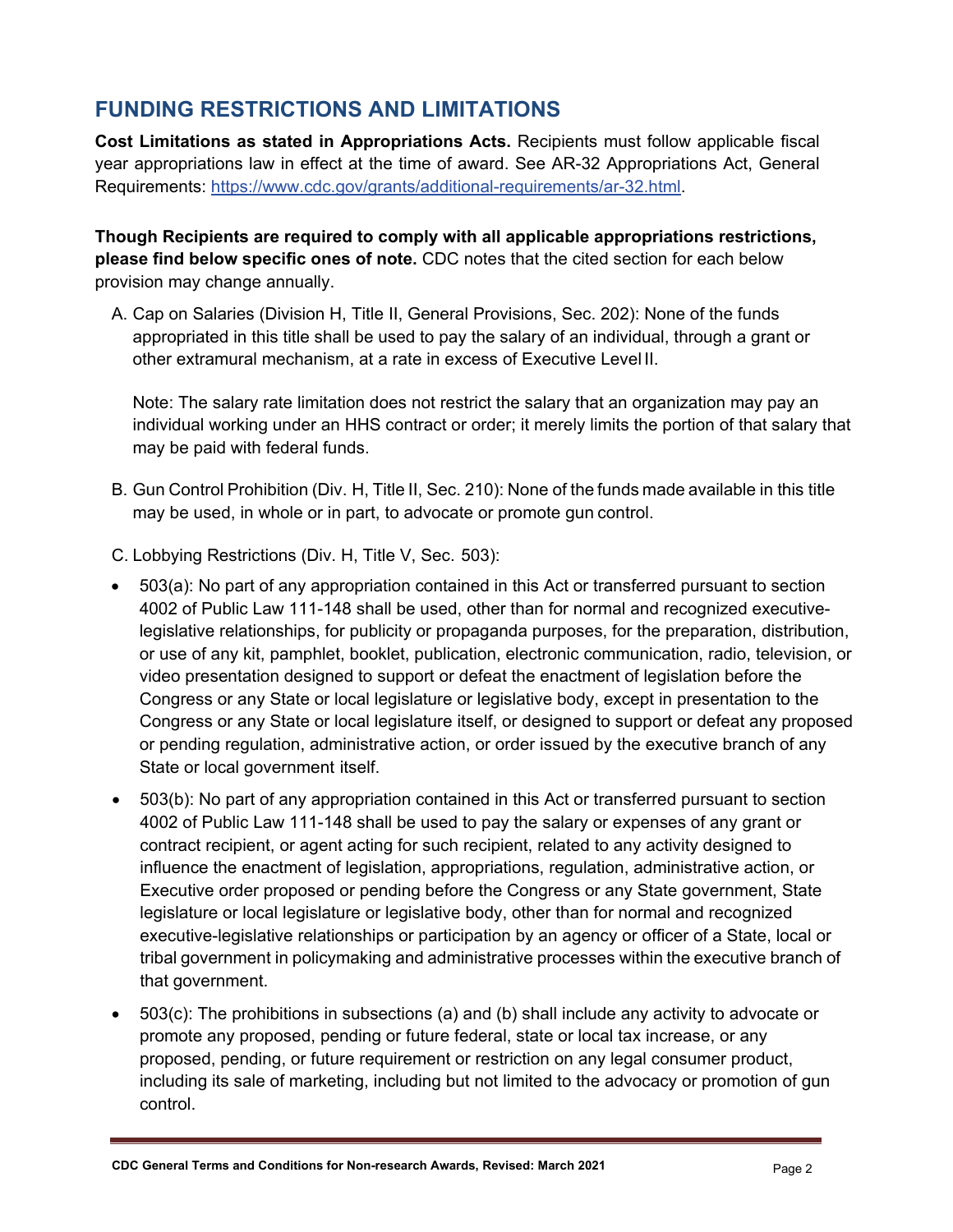For additional information, see Additional Requirement 12 at [https://www.cdc.gov/grants/additional-requirements/ar-12.html.](https://www.cdc.gov/grants/additional-requirements/ar-12.html)

- D. Needle Exchange (Div. H, Title V, Sec. 520): Notwithstanding any other provision of this Act, no funds appropriated in this Act shall be used to carry out any program of distributing sterile needles or syringes for the hypodermic injection of any illegal drug.
- E. Blocking access to pornography (Div. H, Title V, Sec. 521): (a) None of the funds made available in this Act may be used to maintain or establish a computer network unless such network blocks the viewing, downloading, and exchanging of pornography; (b) Nothing in subsection (a) shall limit the use of funds necessary for any federal, state, tribal, or local law enforcement agency or any other entity carrying out criminal investigations, prosecution, or adjudication activities.

**Prohibition on certain telecommunications and video surveillance services or equipment** (Pub. L. 115-232, section 889)**:** For all new, non-competing continuation, renewal or supplemental awards issued on or after August 13, 2020, recipients and subrecipients are prohibited from obligating or expending grant funds (to include direct and indirect expenditures as well as cost share and program funds) to:

- 1. Procure or obtain,
- 2. Extend or renew a contract to procure or obtain; or
- 3. Enter into contract (or extend or renew contract) to procure or obtain equipment, services, or systems that use covered telecommunications equipment or services as a substantial or essential component of any system, or as critical technology as part of any system. As described in Pub. L. 115-232, section 889, covered telecommunications equipment is telecommunications equipment produced by Huawei Technologies Company or ZTE Corporation (or any subsidiary or affiliate of such entities).
	- i. For the purpose of public safety, security of government facilities, physical security surveillance of critical infrastructure, and other national security purposes, video surveillance and telecommunications equipment produced by Hytera Communications Corporation, Hangzhou Hikvision Digital Technology Company, or Dahua Technology Company (or any subsidiary or affiliate of such entities).
	- ii. Telecommunications or video surveillance services provided by such entities or using such equipment.
	- iii. Telecommunications or video surveillance equipment or services produced or provided by an entity that the Secretary of Defense, in consultation with the Director of the National Intelligence or the Director of the Federal Bureau of Investigation, reasonably believes to be an entity owned or controlled by, or otherwise, connected to the government of a covered foreign country.

President's Emergency Plan for AIDS Relief (PEPFAR) funding is exempt from the prohibition under Pub. L. 115-232, section 889 until September 30, 2022. During the exemption period, PEPFAR recipients are expected to work toward implementation of the requirements.

**Cancel Year**: 31 U.S.C. Part 1552(a) Procedure for Appropriation Accounts Available for Definite Periods states the following: On September  $30<sup>th</sup>$  of the  $5<sup>th</sup>$  fiscal year after the period of availability for obligation of a fixed appropriation account ends, the account shall be closed and any remaining balances (whether obligated or unobligated) in the account shall be canceled and thereafter shall not be available for obligation or expenditure for any purpose.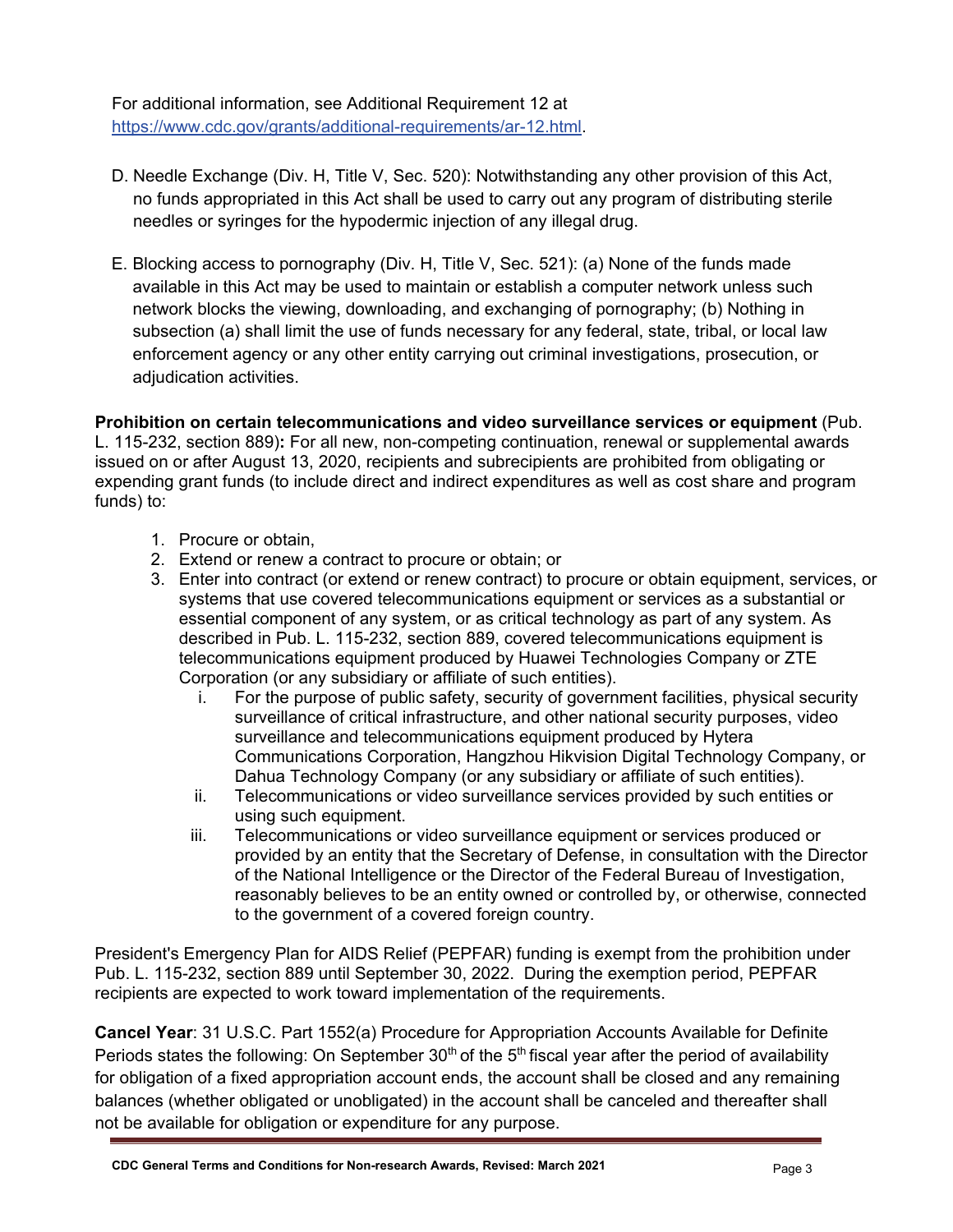### **REPORTING REQUIREMENTS**

**Annual Federal Financial Report (FFR, SF-425)**: The Annual Federal Financial Report (FFR) SF-425 is required and must be submitted no later than 90 days after the end of the budget period in the Payment Management System.

Additional guidance on submission of Federal Financial Reports can be found at https:/[/www.cdc.gov/grants/documents/change-in-federal-reporting-fy-2021-recipients.pdf.](http://www.cdc.gov/grants/documents/change-in-federal-reporting-fy-2021-recipients.pdf)

If more frequent reporting is required, the Notice of Award terms and conditions will explicitly state the reporting requirement.

**Annual Performance Progress and Monitoring Reporting:** The Annual Performance Progress and Monitoring Report (PPMR) is due no later than 120 days prior to the end of the budget period and serves as the continuation application for the follow-on budget period. Submission instructions, due date, and format will be included in the guidance from the assigned GMO/GMS via [www.grantsolutions.gov.](https://www.grantsolutions.gov/)

Any change to the existing information collection noted in the award terms and conditions will be subject to review and approval by the Office of Management and Budget (OMB) under the Paperwork Reduction Act.

**Data Management Plan:** CDC requires recipients for projects that involve the collection or generation of data with federal funds to develop, submit and comply with a Data Management Plan (DMP) for each collection or generation of public health data undertaken as part of the award and, to the extent consistent with law and appropriate, provide access to and archiving/long-term preservation of collected or generated data. Additional information on the Data Management and Access requirements can be found at [https://www.cdc.gov/grants/additional-requirements/ar-25.html.](https://www.cdc.gov/grants/additional-requirements/ar-25.html)

**Audit Requirement Domestic Organizations** *(including US-based organizations implementing projects with foreign components)*: An organization that expends \$750,000 or more in a fiscal year in federal awards shall have a single or program-specific audit conducted for that year in accordance with the provisions of 45 CFR Part 75. The audit period is an organization's fiscal year. The audit must be completed along with a data collection form (SF-SAC), and the reporting package shall be submitted within the earlier of 30 days after receipt of the auditor's report(s), or nine (9) months after the end of the audit period. The audit report must be sent to:

Federal Audit Clearing House Internet Data Entry System Electronic Submission: [https://harvester.census.gov/facides/\(S\(0vkw1zaelyzjibnahocga5i0\)\)/account/login.aspx](https://harvester.census.gov/facides/(S(0vkw1zaelyzjibnahocga5i0))/account/login.aspx)

#### AND

Office of Financial Resources, Risk Management and Internal Control Unit's Audit Resolution [Team \(ART\),](mailto:OGS.Audit.Resolution@cdc.gov) [RMICU.Audit.Resolution@cdc.gov.](mailto:RMICU.Audit.Resolution@cdc.gov)

**Audit Requirement Foreign Organizations:** An organization that expends \$300,000 or more in a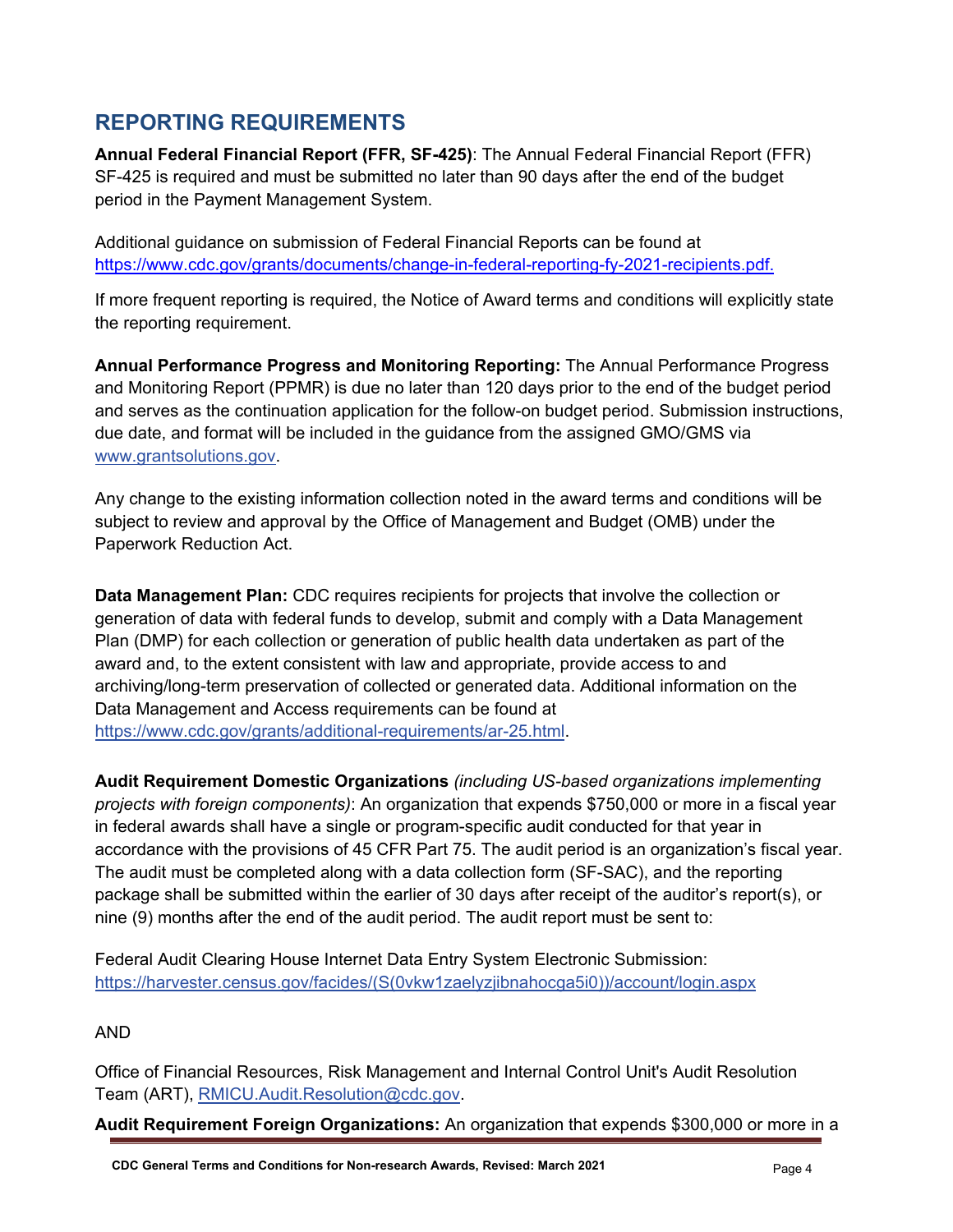fiscal year on its federal awards must have a single or program-specific audit conducted for that year. The audit period is an organization's fiscal year. The auditor shall be a U.S.-based Certified Public Accountant firm, the foreign government's Supreme Audit Institution or equivalent, or an audit firm endorsed by the U.S. Agency for International Development's Office of Inspector General. The audit must be completed in English and in US dollars, and submitted within the earlier of 30 days after receipt of the auditor's report(s), or nine (9) months after the end of the audit period. The audit report must be sent to the Office of Financial Resources, Risk Management and Internal Control Unit's Audit Resolution Team (ART) at [RMICU.Audit.Resolution@cdc.gov.](mailto:RMICU.Audit.Resolution@cdc.gov) After receipt of the audit report, CDC will resolve findings by issuing Final Management Determination Letters.

**Domestic and Foreign organizations:** Audit requirements for Subrecipients to whom 45 CFR 75 Subpart F applies: The recipient must ensure that the subrecipients receiving CDC funds also meet these requirements. The recipient must also ensure to take appropriate corrective action within six months after receipt of the subrecipient audit report in instances of non-compliance with applicable federal law and regulations (45 CFR 75 Subpart F and HHS Grants Policy Statement). The recipient may consider whether subrecipient audits necessitate adjustment of the recipient's own accounting records. If a subrecipient is not required to have a program-specific audit, the recipient is still required to perform adequate monitoring of subrecipient activities. The recipient shall require each subrecipient to permit the independent auditor access to the subrecipient's records and financial statements. The recipient must include this requirement in all subrecipient contracts.

**Required Disclosures for Federal Awardee Performance and Integrity Information System (FAPIIS):** Consistent with 45 CFR 75.113, applicants and recipients must disclose in a timely manner, in writing to the CDC, with a copy to the HHS Office of Inspector General (OIG), all information related to violations of federal criminal law involving fraud, bribery, or gratuity violations potentially affecting the federal award. Subrecipients must disclose, in a timely manner in writing to the prime recipient (pass through entity) and the HHS OIG, all information related to violations of federal criminal law involving fraud, bribery, or gratuity violations potentially affecting the federal award. Disclosures must be sent in writing to the assigned GMS/GMO identified in the NOA, and to the HHS OIG at the following address:

U.S. Department of Health and Human Services Office of the Inspector General ATTN: Mandatory Grant Disclosures, Intake Coordinator 330 Independence Avenue, SW Cohen Building, Room 5527 Washington, DC 20201

Fax: (202)-205-0604 (Include "Mandatory Grant Disclosures" in subject line) or Email: [MandatoryGranteeDisclosures@oig.hhs.gov](mailto:MandatoryGranteeDisclosures@oig.hhs.gov)

Recipients must include this mandatory disclosure requirement in all subawards and contracts under this award.

Failure to make required disclosures can result in any of the remedies described in 45 CFR 75.371. Remedies for noncompliance, including suspension or debarment (See 2 CFR parts 180 and 376, and 31 U.S.C. 3321).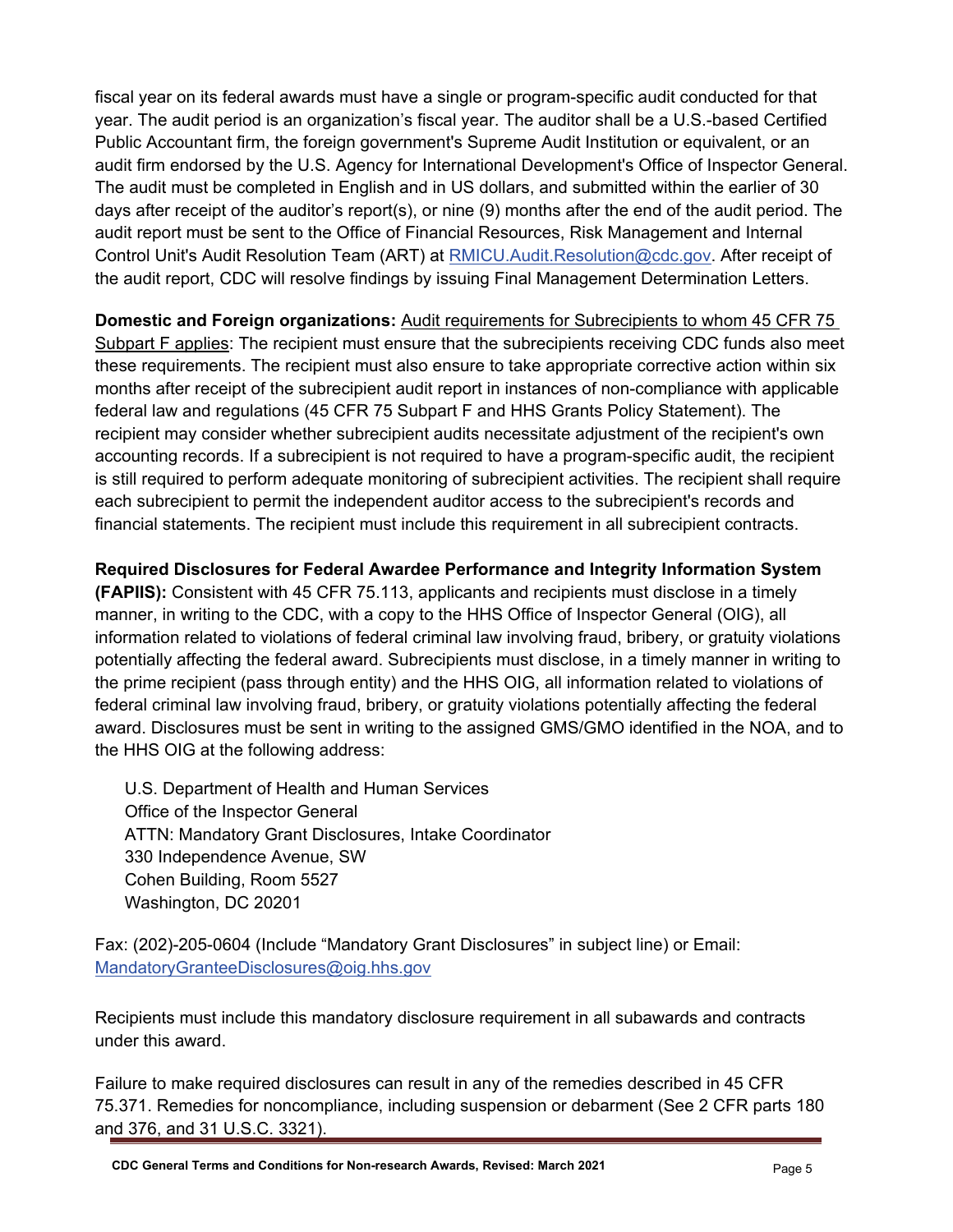CDC is required to report any termination of a federal award prior to the end of the period of performance due to material failure to comply with the terms and conditions of this award in the OMB-designated integrity and performance system accessible through SAM (currently FAPIIS) (45 CFR 75.372(b)). CDC must also notify the recipient if the federal award is terminated for failure to comply with the federal statutes, regulations, or terms and conditions of the federal award (45 CFR 75.373(b)).

#### *1. General Reporting Requirement*

If the total value of currently active grants, cooperative agreements, and procurement contracts from all federal awarding agencies exceeds \$10,000,000 for any period of time during the period of performance of this federal award, the recipient must maintain the currency of information reported to the System for Award Management (SAM) and made available in the designated integrity and performance system (currently the Federal Awardee Performance and Integrity Information System (FAPIIS)) about civil, criminal, or administrative proceedings described in section 2 of this award term and condition. This is a statutory requirement under section 872 of Public Law 110-417, as amended (41 U.S.C. 2313). As required by section 3010 of Public Law 111-212, all information posted in the designated integrity and performance system on or after April 15, 2011, except past performance reviews required for federal procurement contracts, will be publicly available.

#### *2. Proceedings About Which You Must Report*

Submit the information required about each proceeding that:

- a. Is in connection with the award or performance of a grant, cooperative agreement, or procurement contract from the federal government;
- b. Reached its final disposition during the most recent five-year period; and
- c. If one of the following:
	- (1) A criminal proceeding that resulted in a conviction, as defined in paragraph 5 of this award term and condition;
	- (2) A civil proceeding that resulted in a finding of fault and liability and payment of a monetary fine, penalty, reimbursement, restitution, or damages of \$5,000 or more;
	- (3) An administrative proceeding, as defined in paragraph 5 of this award termand condition, that resulted in a finding of fault and liability and your payment of either a monetary fine or penalty of \$5,000 or more or reimbursement, restitution, or damages in excess of \$100,000; or
	- (4) Any other criminal, civil, or administrative proceeding if:
		- (i) It could have led to an outcome described in paragraph  $2.c.(1)$ ,  $(2)$ , or (3) of this award term and condition;
		- (ii) It had a different disposition arrived at by consent or compromise with an acknowledgement of fault on your part; and
		- (iii) The requirement in this award term and condition to disclose information about the proceeding does not conflict with applicable laws and regulations.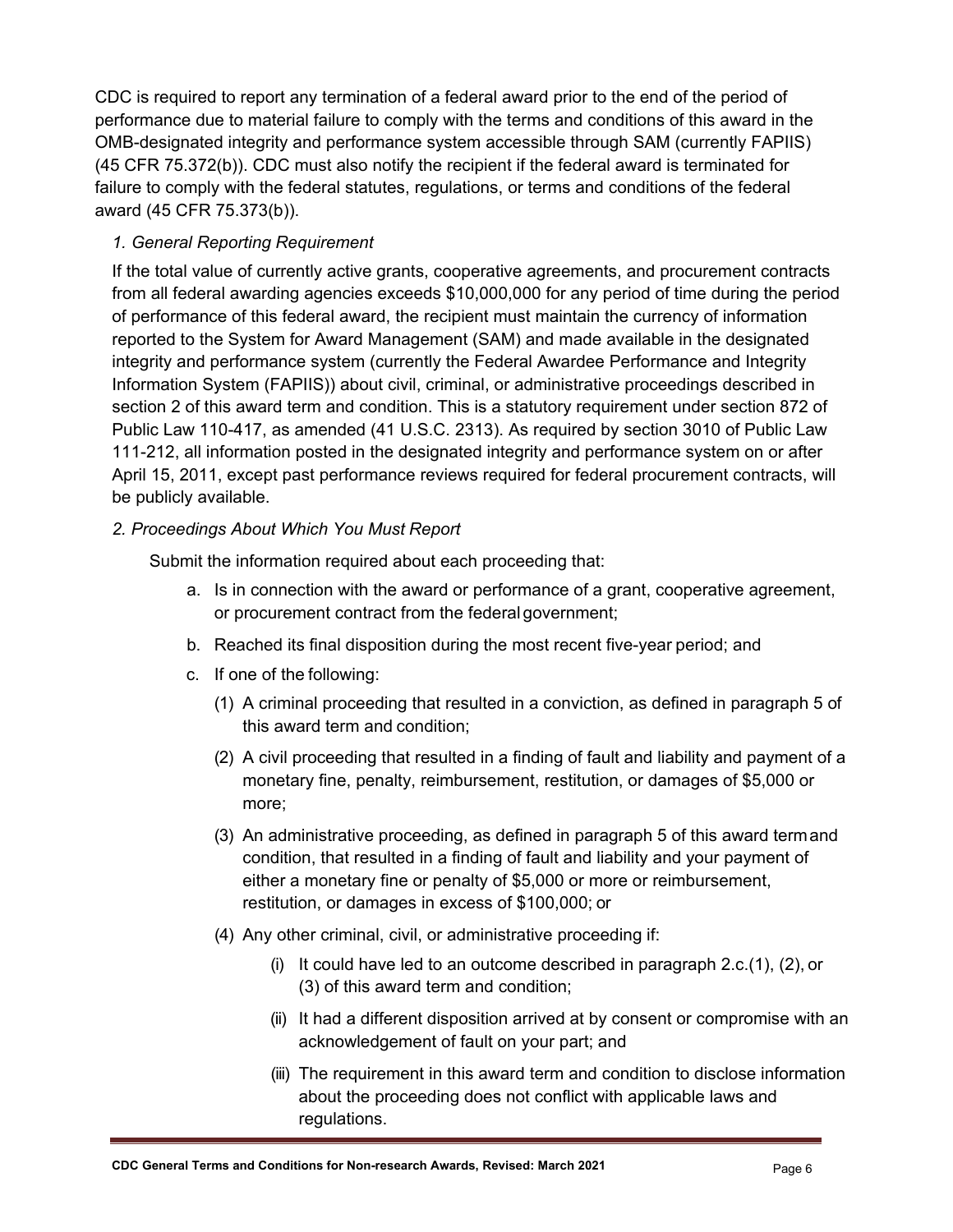#### *3. Reporting Procedures*

Enter in the SAM Entity Management area the information that SAM requires about each proceeding described in section 2 of this award term and condition. You do not need to submit the information a second time under assistance awards that you received if you already provided the information through SAM because you were required to do so under federal procurement contracts that you were awarded.

#### *4. Reporting Frequency*

During any period of time when you are subject to this requirement in section 1 of this award term and condition, you must report proceedings information through SAM for the most recent five year period, either to report new information about any proceeding(s) that you have not reported previously or affirm that there is no new information to report. Recipients that have federal contract, grant, and cooperative agreement awards with a cumulative total value greater than \$10,000,000 must disclose semiannually any information about the criminal, civil, and administrative proceedings.

#### *5. Definitions*

For purposes of this award term and condition:

- a. Administrative proceeding means a non-judicial process that is adjudicatory in naturein order to make a determination of fault or liability (*e.g.*, Securities and Exchange Commission Administrative proceedings, Civilian Board of Contract Appeals proceedings, and Armed Services Board of Contract Appeals proceedings). This includes proceedings at the federal and state level but only in connection with performance of a federal contract or grant. It does not include audits, site visits, corrective plans, or inspection of deliverables.
- b. Conviction, for purposes of this award term and condition, means a judgment or conviction of a criminal offense by any court of competent jurisdiction, whether entered upon a verdict or a plea, and includes a conviction entered upon a plea of nolocontendere.
- c. Total value of currently active grants, cooperative agreements, and procurement contracts includes—
	- (1) Only the federal share of the funding under any federal award with a recipient cost share or match;
	- (2) The value of all expected funding increments under a federal award and options, even if not yet exercised.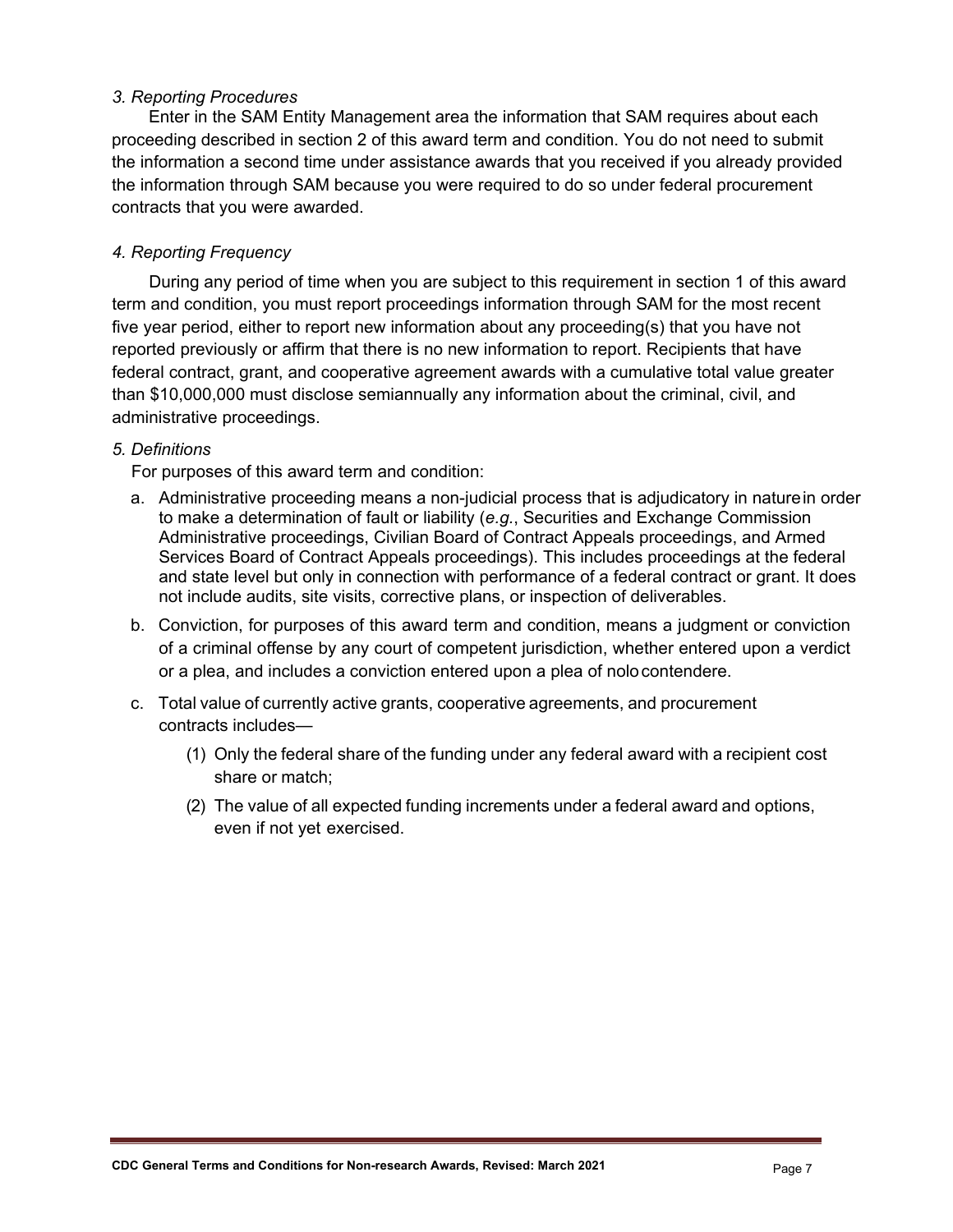### **GENERAL REQUIREMENTS**

#### **Termination (45 CFR Part 75.372) applies to this award and states, in part, the following:**

(a) *This award may be terminated in whole or in part:*

(1) By the HHS awarding agency or pass-through entity, if a non-Federal entity fails to comply with the terms and conditions of a Federal award;

(2) By the HHS awarding agency or pass-through entity for cause;

(3) By the HHS awarding agency or pass-through entity with the consent of the non-Federal entity, in which case the two parties must agree upon the termination conditions, including the effective date and, in the case of partial termination, the portion to be terminated;

(4) By the non-Federal entity upon sending to the HHS awarding agency or pass-through entity written notification setting forth the reasons for such termination, the effective date, and, in the case of partial termination, the portion to be terminated. However, if the Federal awarding agency or pass-through entity determines in the case of partial termination that the reduced or modified portion of the Federal award or subaward will not accomplish the purposes for which the Federal award was made, the HHS awarding agency or pass-through entity may terminate the Federal award in its entirety.

**Travel Cost**: In accordance with HHS Grants Policy Statement, travel costs are allowable when the travel will provide a direct benefit to the project or program. To prevent disallowance of cost, the recipient is responsible for ensuring travel costs are clearly stated in their budget narrative and are applied in accordance with their organization's established travel policies and procedures. The recipient's established travel policies and procedures must also meet the requirements of 45 CFR Part 75.474.

**Food and Meals**: Costs associated with food or meals are allowable when consistent with applicable federal regulations and HHS policies. See

[https://www.hhs.gov/grants/contracts/contract-policies-regulations/spending-on-food/index.html.](https://www.hhs.gov/grants/contracts/contract-policies-regulations/spending-on-food/index.html) In addition, costs must be clearly stated in the budget narrative and be consistent with organization approved policies. Recipients must make a determination of reasonableness and organization approved policies must meet the requirements of 45 CFR Part 75.432.

**Prior Approval**: All requests which require prior approval, must bear the signature (or electronic authorization) of the authorized organization representative. The recipient must submit these requests no later than 120 days prior to the budget period's end date. Additionally, any requests involving funding issues must include an itemized budget and a narrative justification of the request.

The following types of requests are examples of actions that require prior approval, unless an expanded authority, or conversely a high risk condition, is explicitly indicated in the NOA.

- Use of unobligated funds from prior budget period (Carryover)
- Lift funding restriction
- Significant redirection of funds (i.e., cumulative changes of 25% of total award)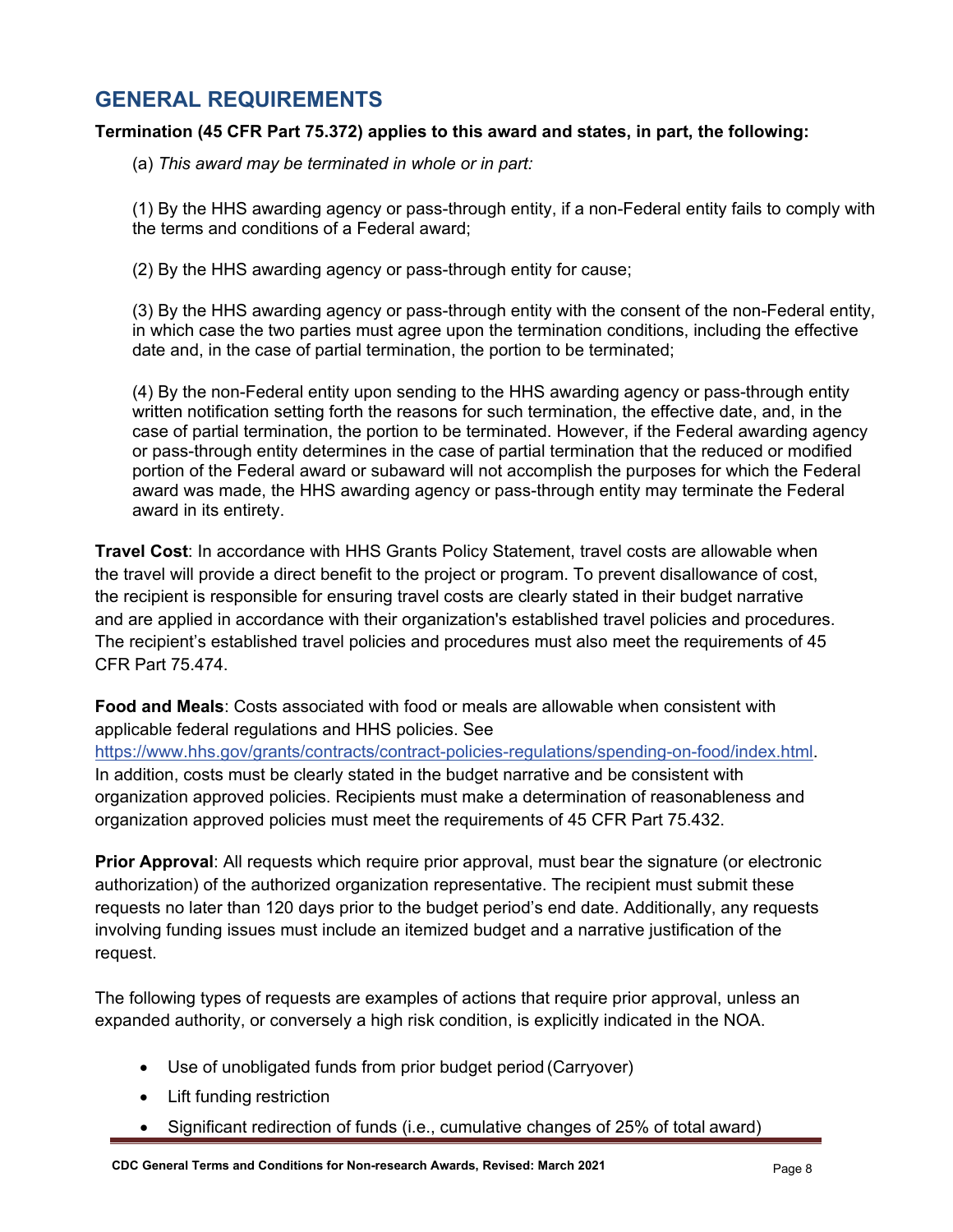- Change in scope
- Implement a new activity or enter into a sub-award that is not specified in the approved budget
- Apply for supplemental funds
- Extensions to period of performance

Templates for prior approval requests can be found at: [https://www.cdc.gov/grants/already-have-grant/PriorApprovalRequests.html.](https://www.cdc.gov/grants/already-have-grant/PriorApprovalRequests.html)

Additional information on the electronic grants administration system CDC non-research awards utilize, Grants Solutions, can be found at: [https://www.cdc.gov/grants/grantsolutions/index.html.](https://www.cdc.gov/grants/grantsolutions/index.html)

**Key Personnel**: In accordance with 45 CFR Part 75.308, CDC recipients must obtain prior approval from CDC for (1) change in the project director/principal investigator, authorized organizational representative, business official, financial director, or other key persons specified in the NOFO, application or award document; and (2) the disengagement from the project for more than three months, or a 25 percent reduction in time devoted to the project, by the approved project director or principal investigator.

**Inventions**: Acceptance of grant funds obligates recipients to comply with the standard patent rights clause in 37 CFR Part 401.14.

**Acknowledgment of Federal Funding**: When issuing statements, press releases, publications, requests for proposal, bid solicitations and other documents --such as tool-kits, resource guides, websites, and presentations (hereafter "statements")--describing the projects or programs funded in whole or in part with U.S. Department of Health and Human Services (HHS) federal funds, the recipient must clearly state:

- 1. the percentage and dollar amount of the total costs of the program or project funded with federal money; and,
- 2. the percentage and dollar amount of the total costs of the project or program funded by non-governmental sources.

When issuing statements resulting from activities supported by HHS financial assistance, the recipient entity must include an acknowledgement of federal assistance using one of the following or a similar statement.

If the HHS Grant or Cooperative Agreement is NOT funded with other non-governmental sources: This [**project/publication/program/website, etc**.] [**is/was**] supported by the Centers for Disease Control and Prevention of the U.S. Department of Health and Human Services (HHS) as part of a financial assistance award totaling **\$XX** with 100 percent funded by CDC/HHS. The contents are those of the author(s) and do not necessarily represent the official views of, nor an endorsement, by CDC/HHS, or the U.S. Government.

If the HHS Grant or Cooperative Agreement IS partially funded with other non-governmental sources: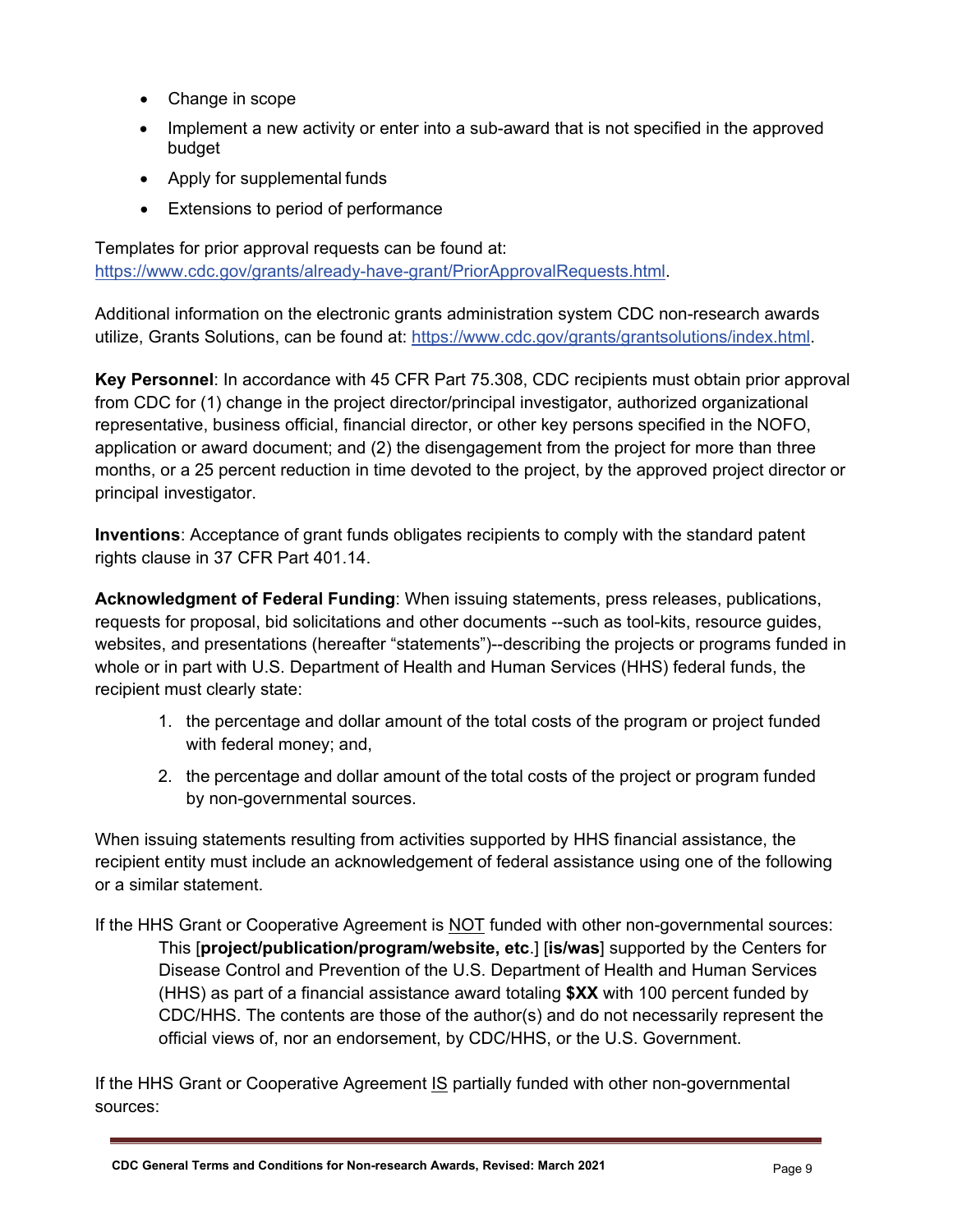This [**project/publication/program/website, etc.]** [**is/was**] supported by the Centers for Disease Control and Prevention of the U.S. Department of Health and Human Services (HHS) as part of a financial assistance award totaling **\$XX** with **XX** percentage funded by CDC/HHS and **\$XX** amount and **XX** percentage funded by non- government source(s). The contents are those of the author(s) and do not necessarily represent the official views of, nor an endorsement, by CDC/HHS, or the U.S. Government.

The federal award total must reflect total costs (direct and indirect) for all authorized funds (including supplements and carryover) for the total competitive segment up to the time of the public statement.

Any amendments by the recipient to the acknowledgement statement must be coordinated with the HHS Awarding Agency.

If the recipient plans to issue a press release concerning the outcome of activities supported by HHS financial assistance, it should notify the HHS Awarding Agency in advance to allow for coordination.

**Copyright Interests Provision:** This provision is intended to ensure that the public has access to the results and accomplishments of public health activities funded by CDC. Pursuant to applicable grant regulations and CDC's Public Access Policy, Recipient agrees to submit into the National Institutes of Health (NIH) Manuscript Submission (NIHMS) system an electronic version of the final, peer-reviewed manuscript of any such work developed under this award upon acceptance for publication, to be made publicly available no later than 12 months after the official date of publication. Also, at the time of submission, Recipient and/or the Recipient's submitting author must specify the date the final manuscript will be publicly accessible through PubMed Central (PMC). Recipient and/or Recipient's submitting author must also post the manuscript through PMC within twelve (12) months of the publisher's official date of final publication; however, the author is strongly encouraged to make the subject manuscript available as soon as possible. The recipient must obtain prior approval from the CDC for any exception to this provision.

The author's final, peer-reviewed manuscript is defined as the final version accepted for journal publication and includes all modifications from the publishing peer review process, and all graphics and supplemental material associated with the article. Recipient and its submitting authors working under this award are responsible for ensuring that any publishing or copyright agreements concerning submitted article reserve adequate right to fully comply with this provision and the license reserved by CDC. The manuscript will be hosted in both PMC and the CDC Stacks institutional repository system. In progress reports for this award, recipient must identify publications subject to the CDC Public Access Policy by using the applicable NIHMS identification number for up to three (3) months after the publication date and the PubMed Central identification number (PMCID) thereafter.

**Disclaimer for Conference/Meeting/Seminar Materials:** If a conference/meeting/seminar is funded by a grant, cooperative agreement, sub-grant and/or a contract, the recipient must include the following statement on conference materials, including promotional materials, agenda, and internet sites: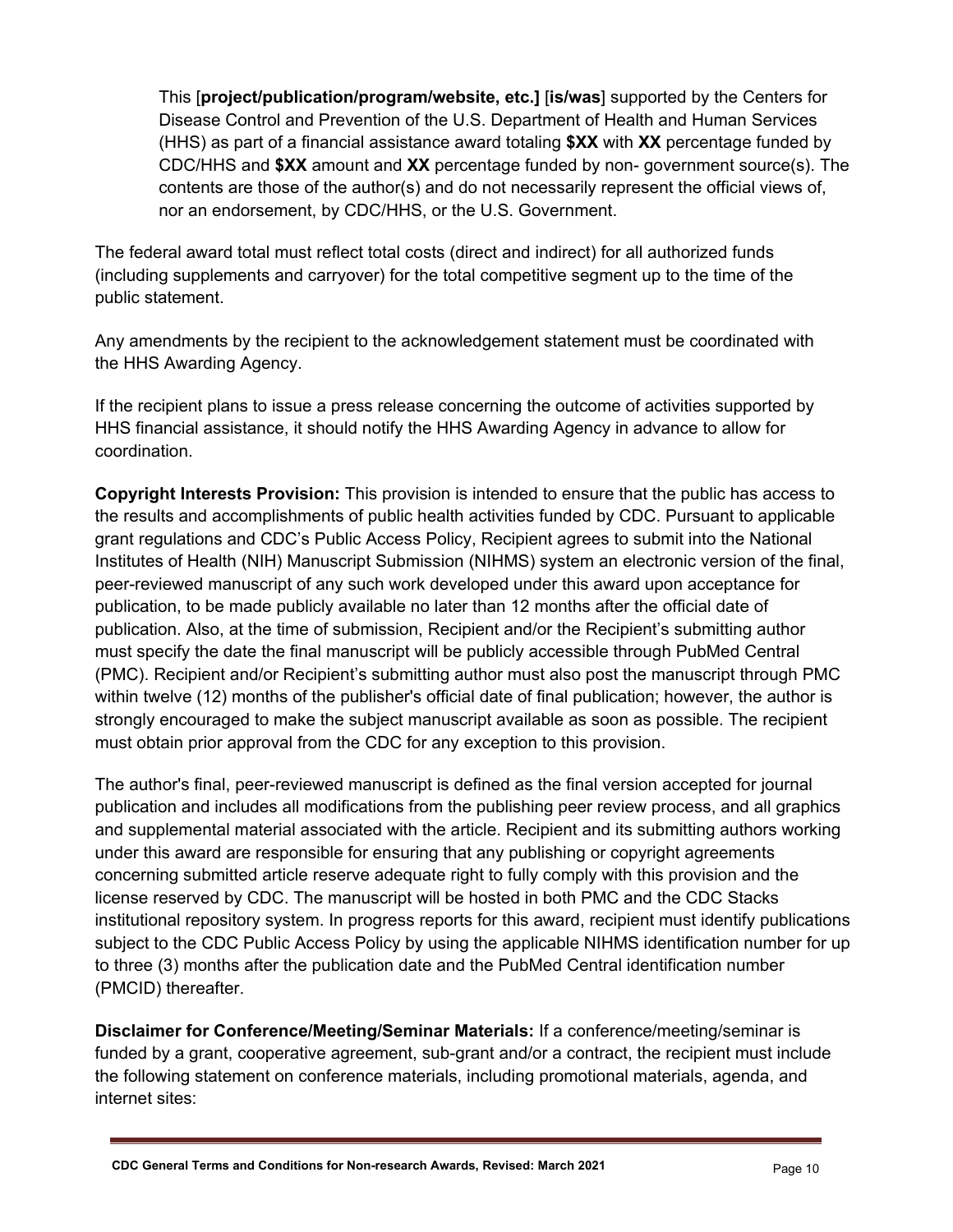Funding for this conference was made possible (in part) by the Centers for Disease Control and Prevention. The views expressed in written conference materials or publications and by speakers and moderators do not necessarily reflect the official policies of the Department of Health and Human Services, nor does the mention of trade names, commercial practices, or organizations imply endorsement by the U.S. Government.

**Logo Use for Conference and Other Materials:** Neither the Department of Health and Human Services (HHS) nor the CDC logo may be displayed if such display would cause confusion as to the funding source or give false appearance of Government endorsement. Use of the HHS name or logo is governed by U.S.C. Part 1320b-10, which prohibits misuse of the HHS name and emblem in written communication. A non-federal entity is not authorized to use the HHS name or logo governed by U.S.C. Part 1320b-10. The appropriate use of the HHS logo is subject to review and approval of the HHS Office of the Assistant Secretary for Public Affairs (OASPA). Moreover, the HHS Office of the Inspector General has authority to impose civil monetary penalties for violations (42 CFR Part 1003).

Additionally, the CDC logo cannot be used by the recipient without the express, written consent of CDC. The Program Official/Project Officer identified in the NOA can assist with facilitating such a request. It is the responsibility of the recipient to request consent for use of the logo in sufficient detail to ensure a complete depiction and disclosure of all uses of the Government logos. In all cases for utilization of Government logos, the recipient must ensure written consent is received. Further, the HHS and CDC logo cannot be used by the recipient without a license agreement setting forth the terms and conditions of use.

**Equipment and Products**: To the greatest extent practical, all equipment and products purchased with CDC funds should be American-made. CDC defines equipment as tangible non- expendable personal property (including exempt property) charged directly to an award having a useful life of more than one year AND an acquisition cost of \$5,000 or more per unit. However, consistent with recipient policy, a lower threshold may be established. Please provide the information to the Grants Management Officer to establish a lower equipment threshold to reflect your organization's policy.

The recipient may use its own property management standards and procedures, provided it observes provisions in applicable grant regulations found at 45 CFR Part 75.

**Federal Information Security Management Act (FISMA):** All information systems, electronic or hard copy, that contain federal data must be protected from unauthorized access. This standard also applies to information associated with CDC grants. Congress and the OMB have instituted laws, policies and directives that govern the creation and implementation of federal information security practices that pertain specifically to grants and contracts. The current regulations are pursuant to the Federal Information Security Management Act (FISMA), Title III of the E-Government Act of 2002, PL 107-347.

FISMA applies to CDC recipients only when recipients collect, store, process, transmit or use information on behalf of HHS or any of its component organizations. In all other cases, FISMA is not applicable to recipients of grants, including cooperative agreements. Under FISMA, the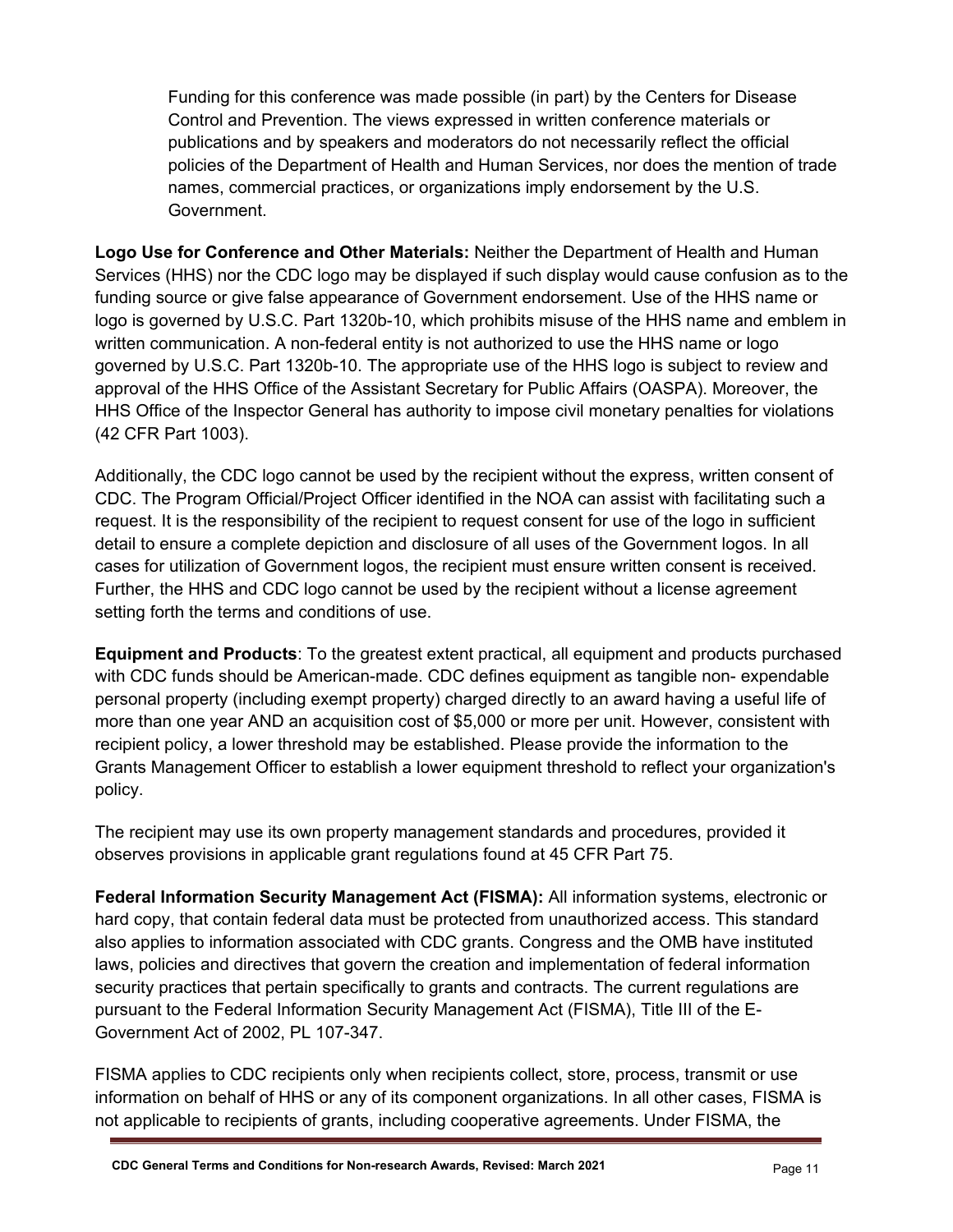recipient retains the original data and intellectual property, and is responsible for the security of these data, subject to all applicable laws protecting security, privacy, and research. If/When information collected by a recipient is provided to HHS, responsibility for the protection of the HHS copy of the information is transferred to HHS and it becomes the agency's responsibility to protect that information and any derivative copies as required by FISMA. For the full text of the requirements under Federal Information Security Management Act (FISMA), Title III of the E-Government Act of 2002 Pub. L. No. 107-347, please review the following website: [https://www.govinfo.gov/content/pkg/PLAW-107publ347/pdf/PLAW-107publ347.pdf.](https://www.govinfo.gov/content/pkg/PLAW-107publ347/pdf/PLAW-107publ347.pdf)

#### **Pilot Program for Enhancement of Contractor Employee Whistleblower Protections:**

Recipients are hereby given notice that the 48 CFR section 3.908, implementing section 828, entitled "Pilot Program for Enhancement of Contractor Employee Whistleblower Protections," of the National Defense Authorization Act (NDAA) for Fiscal Year (FY) 2013 (Pub. L. 112- 239, enacted January 2, 2013), applies to this award.

#### Federal Acquisition Regulations

As promulgated in the Federal Register, the relevant portions of 48 CFR section 3.908 read as follows (note that use of the term "contract," "contractor," "subcontract," or "subcontractor" for the purpose of this term and condition, should be read as "grant," "recipient," "subgrant," or "subrecipient"):

3.908 Pilot program for enhancement of contractor employee whistleblower protections.

- 3.908-1 Scope of section.
	- (a) This section implements [41 U.S.C.](https://uscode.house.gov/) 4712.
	- (b) This section does not apply to-
		- (1) DoD, NASA, and the Coast Guard; or
		- (2) Any element of the intelligence community, as defined in section 3(4) of the National Security Act of 1947 (50 U.S.C. 3003(4)). This section does not apply to any disclosure made by an employee of a contractor or subcontractor of an element of the intelligence community if such disclosure-
			- (i) Relates to an activity of an element of the intelligence community; or
			- (ii) Was discovered during contract or subcontract services provided to an element of the intelligence community.

#### 3.908-2 Definitions.

As used in this section-

"Abuse of authority" means an arbitrary and capricious exercise of authority that is inconsistent with the mission of the executive agency concerned or the successful performance of a contract of such agency.

"Inspector General" means an Inspector General appointed under the Inspector General Act of 1978 and any Inspector General that receives funding from, or has oversight over contracts awarded for, or on behalf of, the executive agency concerned.

3.908-3 Policy.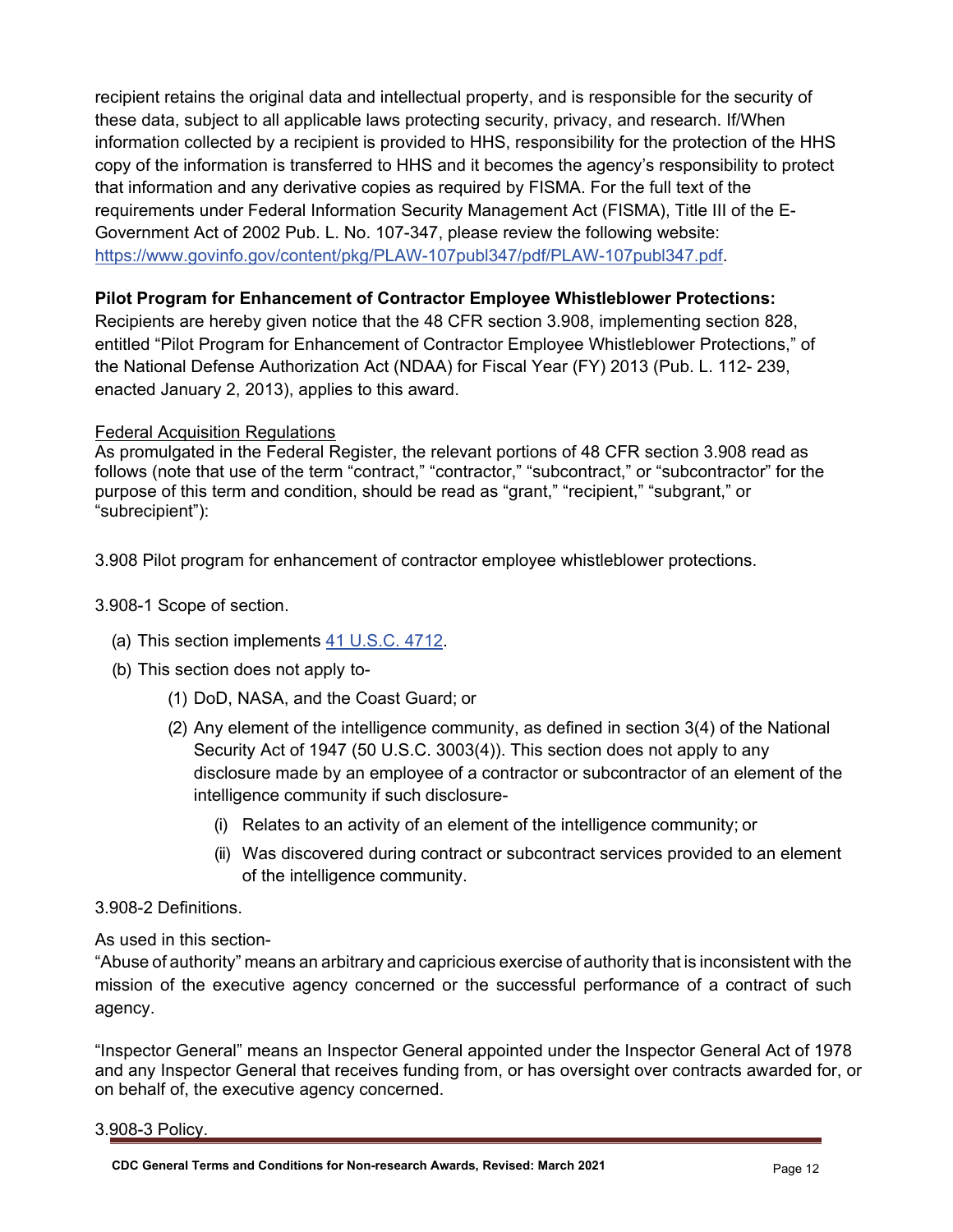- (a) Contractors and subcontractors are prohibited from discharging, demoting, or otherwise discriminating against an employee as a reprisal for disclosing, to any of the entities listed at paragraph (b) of this subsection, information that the employee reasonably believes is evidence of gross mismanagement of a federal contract, a gross waste of federal funds, an abuse of authority relating to a federal contract, a substantial and specific danger to public health or safety, or a violation of law, rule, or regulation related to a federal contract (including the competition for or negotiation of a contract). A reprisal is prohibited even if it is undertaken at the request of an executive branch official, unless the request takes the form of a nondiscretionary directive and is within the authority of the executive branch official making the request.
- (b) Entities to whom disclosure may bemade.
	- (1) A Member of Congress or a representative of a committee ofCongress.
	- (2) An Inspector General.
	- (3) The Government Accountability Office.
	- (4) A federal employee responsible for contract oversight or management at the relevant agency.
	- (5) An authorized official of the Department of Justice or other lawenforcement agency.
	- (6) A court or grand jury.
	- (7) A management official or other employee of the contractor or subcontractor who has the responsibility to investigate, discover, or address misconduct.
- (c) An employee who initiates or provides evidence of contractor or subcontractor misconduct in any judicial or administrative proceeding relating to waste, fraud, or abuse on a federal contract shall be deemed to have made a disclosure.
- 3.908-9 Contract clause.

Contractor Employee Whistleblower Rights and Requirement to Inform Employees of Whistleblower Rights (Sept. 2013)

- (a) This contract and employees working on this contract will be subject to the whistleblower rights and remedies in the pilot program on Contractor employee whistleblower protections established at [41 U.S.C. 4712](https://uscode.house.gov/) by section 828 of the National Defense Authorization Act for Fiscal Year 2013 (Pub. L. 112-239) and FAR [3.908.](https://www.acquisition.gov/sites/default/files/current/far/html/Subpart%203_9.html)
- (b) The Contractor shall inform its employees in writing, in the predominant language of the workforce, of employee whistleblower rights and protections under [41 U.S.C. 4712,](https://uscode.house.gov/) as described in section [3.908](https://www.acquisition.gov/sites/default/files/current/far/html/Subpart%203_9.html) of the Federal Acquisition Regulation.
- (c) The Contractor shall insert the substance of this clause, including this paragraph (c), in all subcontracts over the simplified acquisition threshold.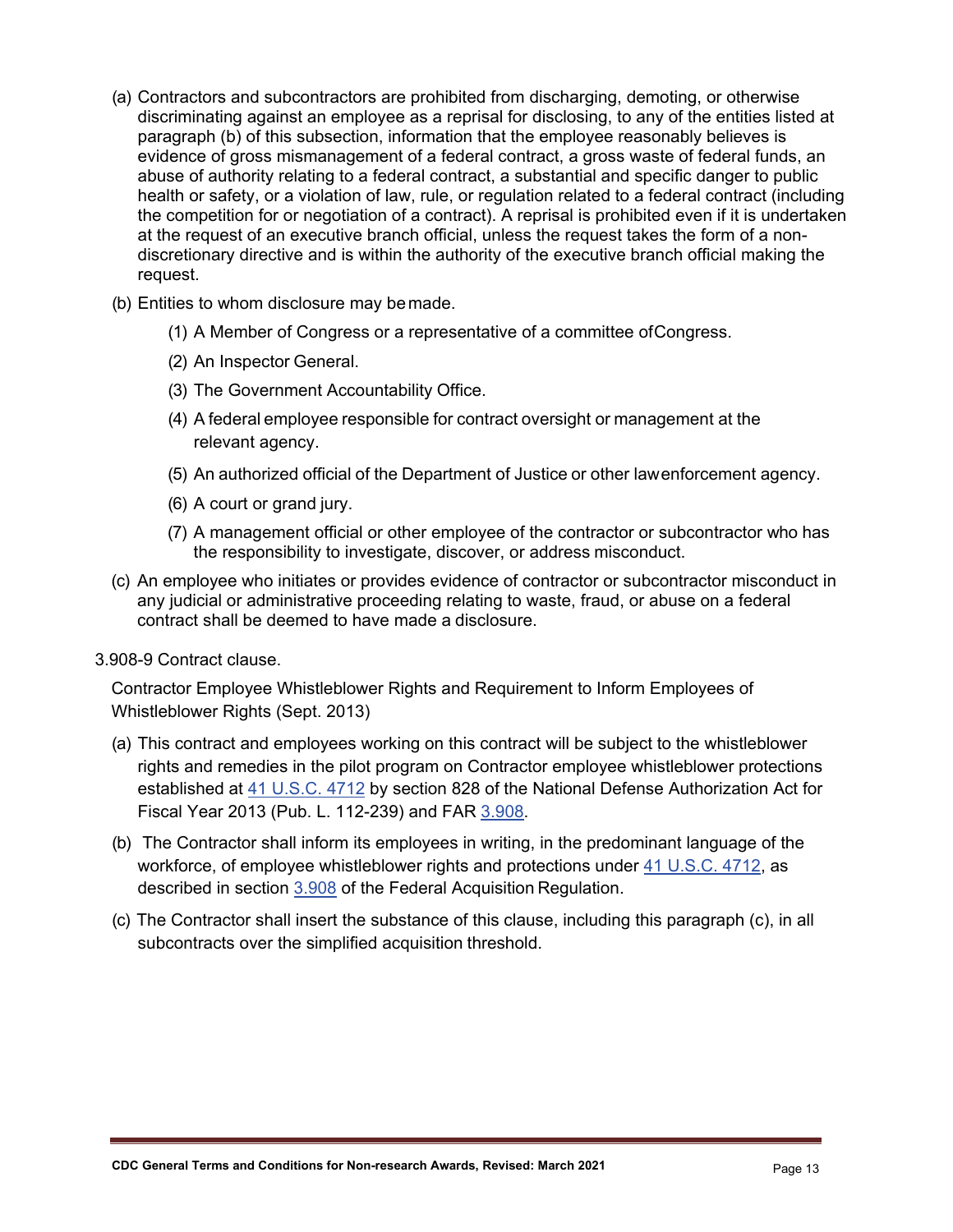### **PAYMENT INFORMATION**

**Fraud Waste or Abuse:** The HHS Office of the Inspector General (OIG) maintains a toll-free number (1-800-HHS-TIPS [1-800-447-8477]) for receiving information concerning fraud, waste, or abuse under grants and cooperative agreements. Information also may be submitted by e-mail to [hhstips@oig.hhs.gov](mailto:hhstips@oig.hhs.gov) or by mail to Office of the Inspector General, Department of Health and Human Services, Attn: HOTLINE, 330 Independence Ave., SW, Washington DC 20201. Such reports are treated as sensitive material and submitters may decline to give their names if they choose to remain anonymous.

**Automatic Drawdown (Direct/Advance Payments):** Payments under CDC awards will be made available through the Department of Health and Human Services (HHS) Payment Management System (PMS), under automatic drawdown, unless specified otherwise in the NOA. Recipients must comply with requirements imposed by the PMS on-line system. Questions concerning award payments or audit inquiries should be directed to the payment management services office.

PMS Website:<https://pms.psc.gov/> PMS Phone Support: +1(877)614-5533 PMS Email Support: [PMSSupport@psc.gov](mailto:PMSSupport@psc.gov)

**Payment Management System Subaccount**: Funds awarded in support of approved activities will be obligated in an established subaccount in the PMS. Funds must be used in support of approved activities in the NOFO and the approved application. All award funds must be tracked and reported separately.

**Exchange Rate**: All requests for funds contained in the budget, shall be stated in U.S. dollars. Once an award is made, CDC will generally not compensate foreign recipients for currency exchange fluctuations through the issuance of supplemental awards.

**Acceptance of the Terms of an Award:** By drawing or otherwise obtaining funds from PMS, the recipient acknowledges acceptance of the terms and conditions of the award and is obligated to perform in accordance with the requirements of the award. If the recipient cannot accept the terms, the recipient should notify the Grants Management Officer within thirty (30) days of receipt of the NOA.

**Certification Statement**: By drawing down funds, the recipient certifies that proper financial management controls and accounting systems, to include personnel policies and procedures, have been established to adequately administer federal awards and funds drawn down. Recipients must comply with all terms and conditions in the NOFO, outlined in their NOA, grant policy terms and conditions contained in applicable HHS Grant Policy Statements, and requirements imposed by program statutes and regulations and HHS grants administration regulations, as applicable; as well as any regulations or limitations in any applicable appropriations acts.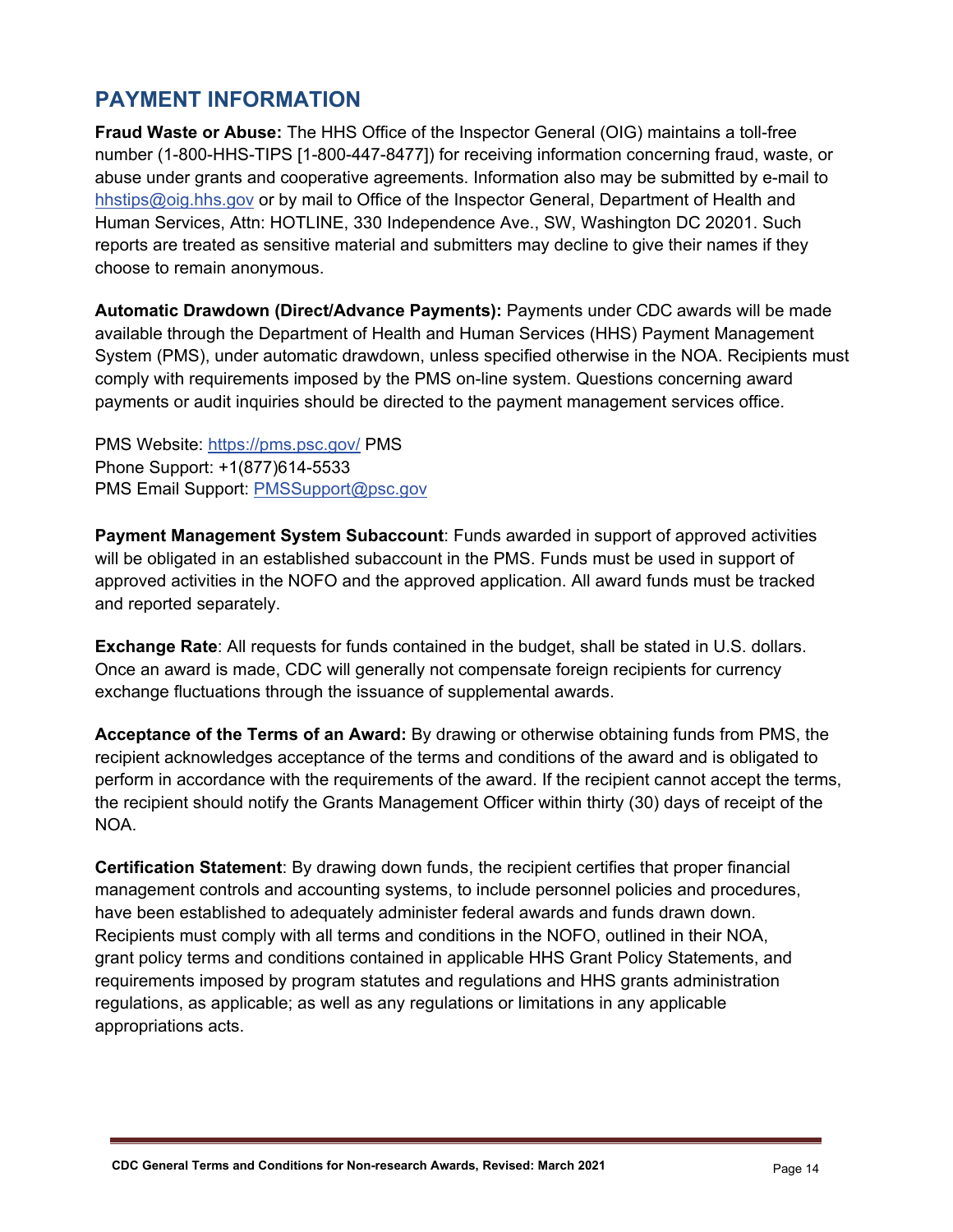## **CLOSEOUT REQUIREMENTS**

Recipients must submit all closeout reports identified in this section within 90 days of the period of performance end date. The reporting timeframe is the full period of performance. If the recipient does not submit all reports in accordance with this section and the terms and conditions of the Federal Award, CDC may proceed to close out with the information available within one year of the period of performance end date unless otherwise directed by authorizing statutes. Failure to submit timely and accurate final reports may affect future funding to the organization or awards under the direction of the same Project Director/Principal Investigator (PD/PI).

**Final Performance Progress and Evaluation Report (PPER):** This report should include the information specified in the NOFO and is submitted upon solicitation from the GMS/GMO via [www.grantsolutions.gov. A](http://www.grantsolutions.gov/)t a minimum, the report will include the following:

- Statement of progress made toward the achievement of originally stated aims;
- Description of results (positive or negative) considered significant; and
- List of publications resulting from the project, with plans, if any, for furtherpublication.

All manuscripts published as a result of the work supported in part or whole by the grant must be submitted with the performance progress reports.

**Final Federal Financial Report (FFR, SF-425):** The FFR should only include those funds authorized and expended during the timeframe covered by the report. The Final FFR, SF-425 is required and must be submitted no later than 90 days after the period of performance end date through recipient online accounts in the Payment Management System. The final FFR will consolidate data reporting responsibilities to one entry point within PMS which will assist with the reconciliation of expenditures and disbursements to support the timely close-out of grants.

The final FFR must indicate the exact balance of unobligated funds and may not reflect any unliquidated obligations. Remaining unobligated funds will be de-obligated and returned to the U.S. Treasury.

Every recipient should already have a PMS account to allow access to complete the SF-425.

Additional guidance on submission of Federal Financial Reports can be found at [https://www.cdc.gov/grants/documents/change-in-federal-reporting-fy-2021-recipients.pdf.](https://www.cdc.gov/grants/documents/change-in-federal-reporting-fy-2021-recipients.pdf)

**Equipment and Supplies - Tangible Personal Property Report (SF-428):** A completed Tangible Personal Property Report SF-428 and Final Report SF-428B addendum must be submitted, along with any Supplemental Sheet SF-428S detailing all major equipment acquired or furnished under this project with a unit acquisition cost of \$5,000 or more. Electronic versions of the forms can be downloaded by visiting: [https://www.grants.gov/web/grants/forms/post-award-](https://www.grants.gov/web/grants/forms/post-award-reporting-forms.html#sortby%3D1) [reporting](https://www.grants.gov/web/grants/forms/post-award-reporting-forms.html#sortby%3D1)[forms.html#sortby=1.](https://www.grants.gov/web/grants/forms/post-award-reporting-forms.html#sortby%3D1)

If no equipment was acquired under an award, a negative report is required. The recipient must identify each item of equipment that it wishes to retain for continued use in accordance with 45 CFR Part 75. The awarding agency may exercise its rights to require the transfer of equipment purchased under the assistance award. CDC will notify the recipient if transfer to title will be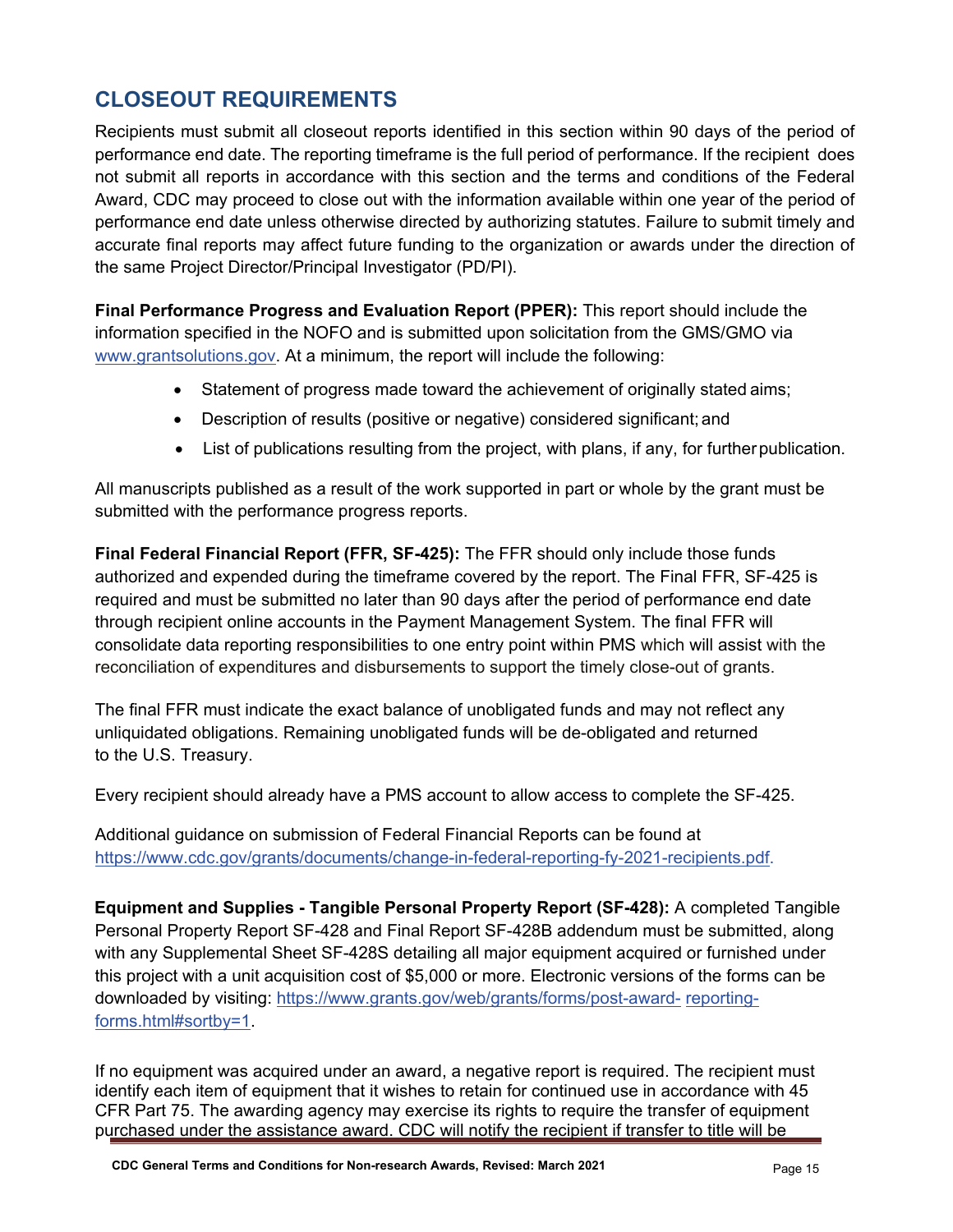required and provide disposition instruction on all major equipment.

Equipment with a unit acquisition cost of less than \$5,000 that is no longer to be used in projects or programs currently or previously sponsored by the federal government may be retained, sold, or otherwise disposed of, with no further obligation to the federal government.

### **CDC STAFF RESPONSIBILITIES**

**Roles and Responsibilities:** Grants Management Specialists/Officers (GMO/GMS) and Program Officials (PO) work together to award and manage CDC grants and cooperative agreements. From the pre-planning stage to closeout of an award, grants management and program staff have specific roles and responsibilities for each phase of the grant cycle. Award specific terms and conditions will include contact information for the PO/GMO/GMS.

**Program Official:** The PO is the federal official responsible for monitoring the programmatic, scientific, and/or technical aspects of grants and cooperative agreements including:

- The development of programs and NOFOs to meet the CDC's mission;
- Providing technical assistance to applicants in developing their applications, e.g., explanation of programmatic requirements, regulations, evaluation criteria, and guidance to applicants on possible linkages with other resources;
- Providing technical assistance to recipients in the performance of their project; and
- Post-award monitoring of recipient performance such as review of progress reports, review of prior approval requests, conducting site visits, and other activities complementary to those of the GMO/GMS.

For Cooperative Agreements, substantial involvement is required from CDC. The PO is the federal official responsible for the collaboration or participation in carrying out the effort under the award. Substantial involvement will be detailed in the NOFO and award specific terms and conditions and may include, but is not limited to:

- Review and approval of one stage of work before work can begin on a subsequent stage;
- Review and approval of substantive programmatic provisions of proposed subawards or contracts (beyond existing federal review of procurement or sole source policies);
- Involvement in the selection of key relevant personnel;
- CDC and recipient collaboration or joint participation; and
- Implementing highly prescriptive requirements prior to award limiting recipient discretion with respect to scope of services, organizational structure, staffing, mode of operation, and other management processes.

**Grants Management Officer:** The GMO is the only official authorized to obligate federal funds and is responsible for signing the NOA, including revisions to the NOA that change the terms and conditions. The GMO serves as the counterpart to the business officer of the recipient organization. The GMO is the federal official responsible for the business and other nonprogrammatic aspects of grant awards including:

• Determining the appropriate award instrument, i.e., grant or cooperative agreement;